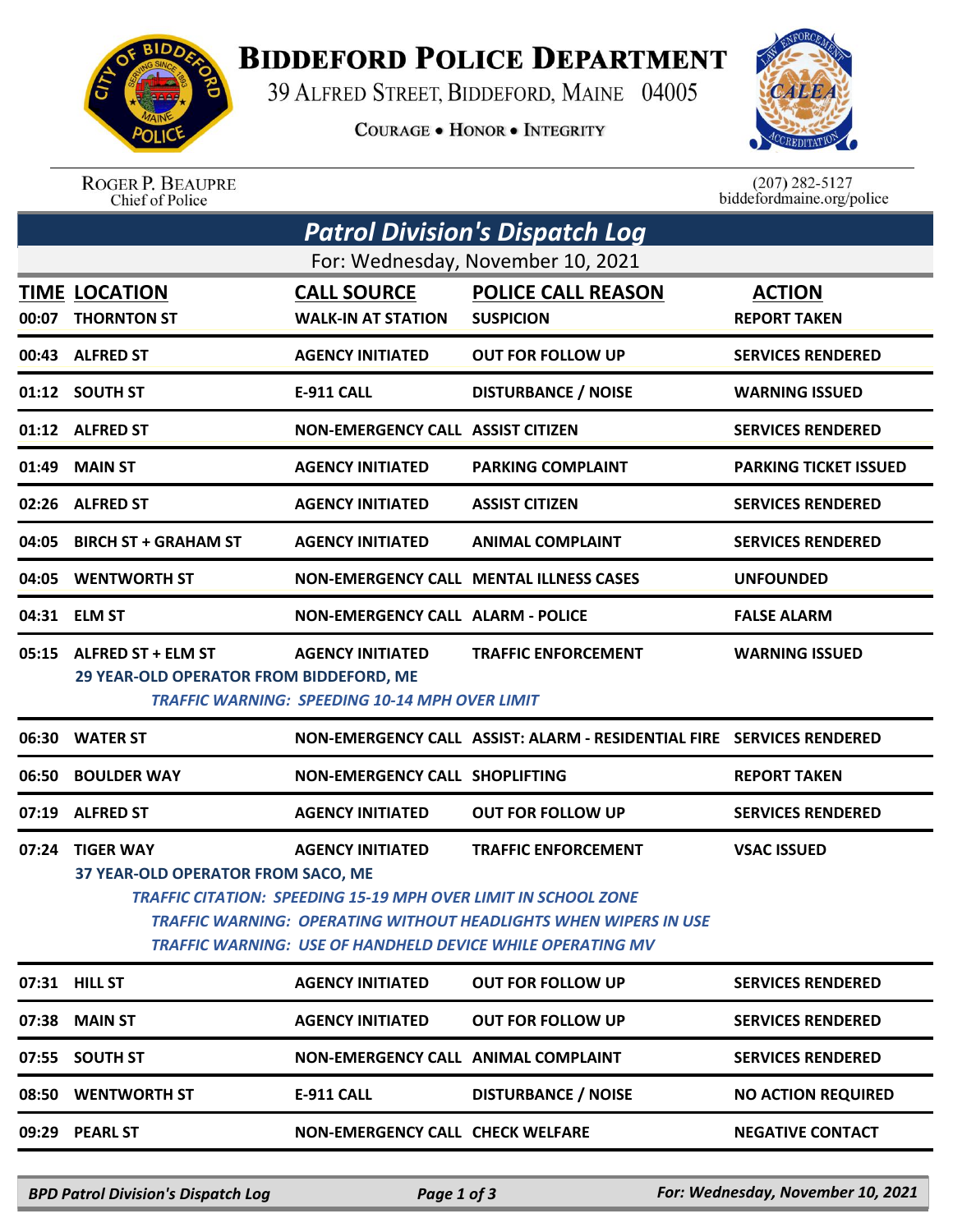| 09:46 | <b>TIME LOCATION</b><br><b>MIDDLE ST</b>                                                                                                                                                                                             | <b>CALL SOURCE</b><br><b>NON-EMERGENCY CALL CHECK WELFARE</b>                  | <b>POLICE CALL REASON</b>                                                                           | <b>ACTION</b><br><b>NEGATIVE CONTACT</b> |  |  |
|-------|--------------------------------------------------------------------------------------------------------------------------------------------------------------------------------------------------------------------------------------|--------------------------------------------------------------------------------|-----------------------------------------------------------------------------------------------------|------------------------------------------|--|--|
| 10:03 | <b>PIERSONS LN</b>                                                                                                                                                                                                                   | <b>AGENCY INITIATED</b>                                                        | <b>OUT FOR FOLLOW UP</b>                                                                            | <b>SERVICES RENDERED</b>                 |  |  |
|       | 10:14 ELM ST                                                                                                                                                                                                                         | <b>E-911 CALL</b>                                                              | <b>VEHICLE CRASH - POLICE ONLY</b>                                                                  | <b>STATE FORM TAKEN</b>                  |  |  |
|       | 10:19 ALFRED ST<br><b>CHARGE: CRIMINAL MISCHIEF</b>                                                                                                                                                                                  | <b>WALK-IN AT STATION</b>                                                      | <b>PRISONER PROCESS</b><br>DEFENDANT: BENJAMIN FULLER CORNWALL  AGE: 56  RESIDENT OF: BIDDEFORD, ME | <b>ARREST(S) MADE</b>                    |  |  |
|       | 10:32 WATER ST                                                                                                                                                                                                                       | NON-EMERGENCY CALL CODES ENFORCEMENT                                           |                                                                                                     | <b>SERVICES RENDERED</b>                 |  |  |
|       | 10:48 PEARL ST                                                                                                                                                                                                                       | NON-EMERGENCY CALL OUT FOR FOLLOW UP                                           |                                                                                                     | <b>SERVICES RENDERED</b>                 |  |  |
| 11:16 | <b>MIDDLE ST</b>                                                                                                                                                                                                                     | NON-EMERGENCY CALL ANIMAL COMPLAINT                                            |                                                                                                     | <b>DISPATCH HANDLED</b>                  |  |  |
|       | 12:02 CENTER ST                                                                                                                                                                                                                      | NON-EMERGENCY CALL PARKING COMPLAINT                                           |                                                                                                     | <b>REPORT TAKEN</b>                      |  |  |
|       | 12:09 BRIARWOOD DR<br><b>AGENCY INITIATED</b><br><b>PAPERWORK</b><br><b>SUMMONS ISSUED</b><br>DEFENDANT: MICHAEL CRISTOPHER AMADON  AGE: 31  RESIDENT OF: BIDDEFORD, ME<br><b>CHARGE: PROTECTIVE ORDER FROM HARASSMENT VIOLATION</b> |                                                                                |                                                                                                     |                                          |  |  |
| 12:29 | HILLS BEACH RD + GOLDEN A E-911 CALL                                                                                                                                                                                                 |                                                                                | <b>ASSIST: VEHICLE CRASH - FIRE / EMS STATE FORM TAKEN</b>                                          |                                          |  |  |
|       | 12:47 HIGH ST                                                                                                                                                                                                                        | <b>OTHER</b>                                                                   | <b>PAPERWORK</b>                                                                                    | <b>SERVICES RENDERED</b>                 |  |  |
| 13:06 | <b>WATER ST + SULLIVAN ST</b><br>29 YEAR-OLD OPERATOR FROM BLACKSTONE, MA                                                                                                                                                            | <b>AGENCY INITIATED</b><br><b>TRAFFIC WARNING: OPERATOR NOT USING SEATBELT</b> | <b>TRAFFIC ENFORCEMENT</b>                                                                          | <b>WARNING ISSUED</b>                    |  |  |
|       |                                                                                                                                                                                                                                      |                                                                                |                                                                                                     |                                          |  |  |
| 13:18 | <b>MAIN ST</b>                                                                                                                                                                                                                       | <b>WALK-IN AT STATION</b>                                                      | <b>THEFT</b>                                                                                        | <b>NO ACTION REQUIRED</b>                |  |  |
| 13:29 | <b>MAY ST</b>                                                                                                                                                                                                                        | <b>AGENCY INITIATED</b>                                                        | <b>ANIMAL COMPLAINT</b>                                                                             | <b>SERVICES RENDERED</b>                 |  |  |
|       | 13:36 BRADBURY ST                                                                                                                                                                                                                    | NON-EMERGENCY CALL DISTURBANCE / NOISE                                         |                                                                                                     | <b>UNFOUNDED</b>                         |  |  |
| 14:53 | <b>MAIN ST</b>                                                                                                                                                                                                                       | NON-EMERGENCY CALL CIVIL COMPLAINT                                             |                                                                                                     | <b>CIVIL COMPLAINT</b>                   |  |  |
|       | 15:02 SOUTH ST                                                                                                                                                                                                                       |                                                                                | NON-EMERGENCY CALL COMMUNITY ENGAGEMENT                                                             | <b>SERVICES RENDERED</b>                 |  |  |
| 15:21 | <b>MARINER WAY</b>                                                                                                                                                                                                                   | NON-EMERGENCY CALL SHOPLIFTING                                                 |                                                                                                     | <b>REPORT TAKEN</b>                      |  |  |
| 15:28 | <b>BOULDER WAY</b>                                                                                                                                                                                                                   | <b>AGENCY INITIATED</b>                                                        | <b>OUT FOR FOLLOW UP</b>                                                                            | <b>SERVICES RENDERED</b>                 |  |  |
| 15:29 | <b>MILLER AVE</b>                                                                                                                                                                                                                    | NON-EMERGENCY CALL PARKING COMPLAINT                                           |                                                                                                     | <b>NO VIOLATION</b>                      |  |  |
|       | 15:43 ELM ST                                                                                                                                                                                                                         | NON-EMERGENCY CALL PARKING COMPLAINT                                           |                                                                                                     | <b>CIVIL COMPLAINT</b>                   |  |  |
|       | 15:53 ELM ST                                                                                                                                                                                                                         |                                                                                | NON-EMERGENCY CALL COMMUNITY ENGAGEMENT                                                             | <b>SERVICES RENDERED</b>                 |  |  |
| 15:53 | <b>ELM ST</b>                                                                                                                                                                                                                        |                                                                                | NON-EMERGENCY CALL COMMUNITY ENGAGEMENT                                                             | <b>SERVICES RENDERED</b>                 |  |  |
|       | 15:54 ELM ST                                                                                                                                                                                                                         |                                                                                | NON-EMERGENCY CALL COMMUNITY ENGAGEMENT                                                             | <b>SERVICES RENDERED</b>                 |  |  |
|       | 15:57 ALFRED ST                                                                                                                                                                                                                      | <b>AGENCY INITIATED</b>                                                        | <b>OUT FOR FOLLOW UP</b>                                                                            | <b>NEGATIVE CONTACT</b>                  |  |  |

*BPD Patrol Division's Dispatch Log Page 2 of 3 For: Wednesday, November 10, 2021*